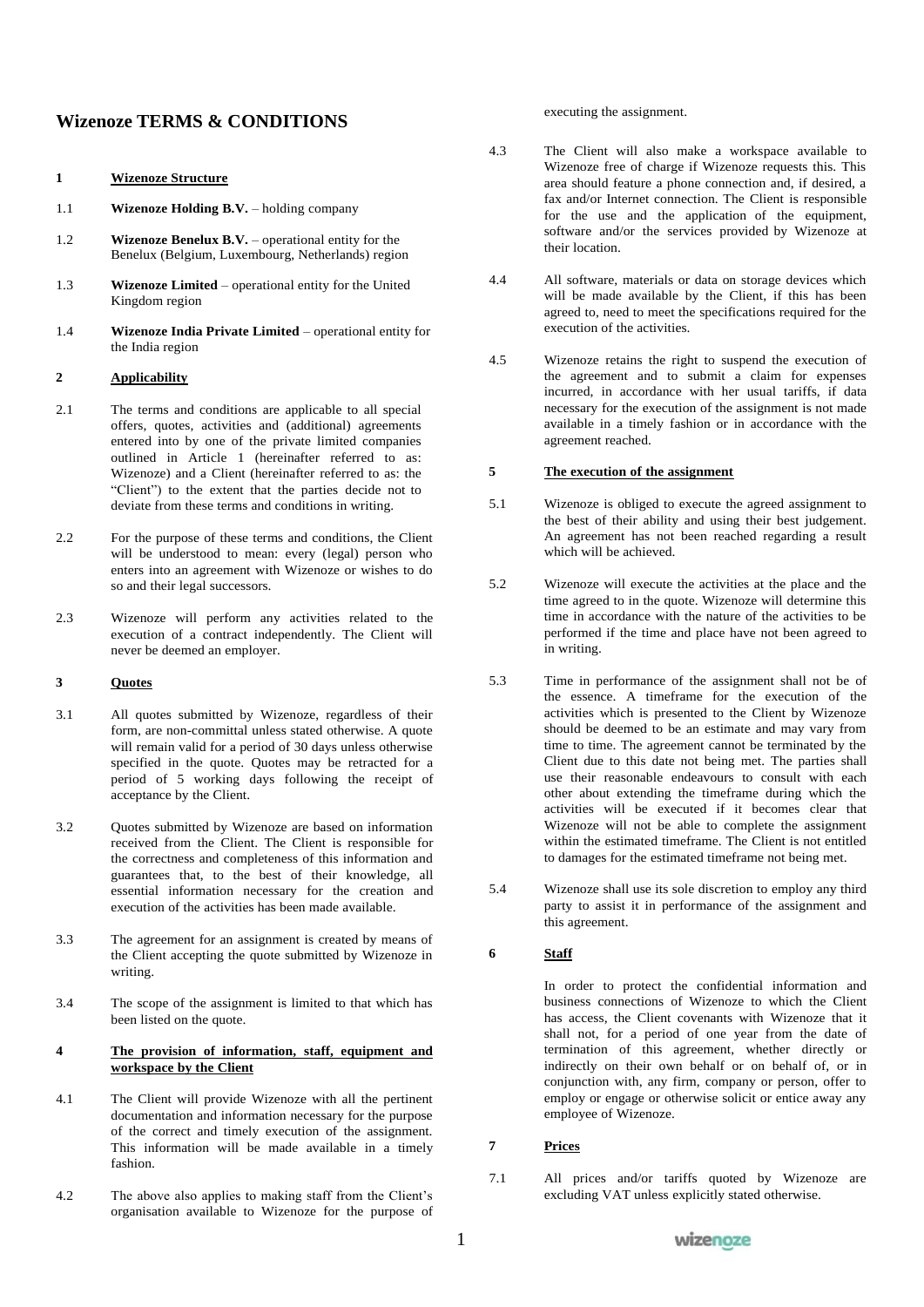- 7.2 The tariffs and cost projections which are based on them are listed in the written confirmation of the assignment. This confirmation also states what is included in the price and what will be subject to a surcharge.
- 7.3 Costs resulting from the use of a third party and costs resulting from creation, use and/or purchase of items for the purpose of executing the assignment will never be included in the quote submitted by Wizenoze unless explicitly agreed to otherwise.
- 7.4 Wizenoze retains the right to change tariffs and to raise the price they charge the Client during the execution of the agreement in the event that these costs are related to a wage increase or increases in other costs. We may notify the Client of such increases in writing.

#### **8 Invoicing and payment**

- 8.1 All invoices should be paid in clear funds within a period of 14 days from the date of each relevant invoice, unless agreed to otherwise in writing.
- 8.2 The due date which is listed on Wizenoze's bank statements is leading and will be viewed as the date payment was received.
- 8.3 Wizenoze retains the right to suspend the execution of the agreement in the event that payments are not received in a timely fashion in accordance with clause 7.1 above.
- 8.4 Please note that all Clients are severally liable for meeting the obligations dealt with in this agreement regardless of proprietary rights if the assignment has been awarded by more than one Client.

# **8 Interest and costs**

- 8.1 The Client will be deemed to be in default by operation of law in the event that the Client fails to pay the invoice in a timely manner. Interest of 1.5% per (part of a) month will become due over the amount owed starting with the date the Client is deemed to be in default.
- 8.2 If the Client fails to make a payment due to Wizenoze under this agreement by the due date, then, without limiting the Wizenoze's remedies under this agreement, the Client shall pay interest on the overdue sum from the due date until payment of the overdue sum, whether before or after judgment. Interest under this clause 8.2 will accrue each day at 4% a year above the Bank of England's base rate from time to time, but at 4% a year for any period when that base rate is below 0%.

#### **9 Changes to the assignment and/or supplemental activities**

- 9.1 The Client hereby accepts that the timeframe planned for the execution of the assignment may be influenced by the parties agreeing to changing and/or increasing the scope of the assignment or resulting activities.
- 9.2 Wizenoze will, as soon as reasonably practical, inform the Client in writing if any interim changes will result in changes to the agreed fee, prices or compensation.
- 9.3 Any interim changes to the assignment or the execution of the assignment which are the result of the Client's actions, like the failure to provide documents, information or employees available – as referred to in

clause 3, necessary for the execution of the assignment – in a timely fashion will result in Wizenoze making any necessary adjustments as long as this does not affect the quality of the services provided. Any changes which result in supplemental activities will be viewed as an additional assignment and will be presented to the Client for confirmation. In the event of any material changes to the assignment under this clause 9.3, Wizenoze retains the right to terminate the agreement with immediate effect.

### **10 Duration and termination of the agreement**

- 10.1 Notwithstanding clause 9.3 above, each party retains the right to terminate the agreement with immediate effect if:
	- the other party fails to pay any amount due under this agreement on the due date for payment and remains in default not less than 10 days after being notified in writing to make such payment;
	- the other party commits a material breach of any term of this agreement which breach is irremediable or (if such breach is remediable) fails to remedy that breach within a period of 5 days after being notified in writing to do so;
	- the other party suspends, or threatens to suspend, payment of its debts or is unable to pay its debts as they fall due or admits inability to pay its debts or (being a company or limited liability partnership) is deemed unable to pay its debts within the meaning of section 123 of the Insolvency Act 1986;
	- the other party commences negotiations with all or any class of its creditors with a view to rescheduling any of its debts, or makes a proposal for or enters into any compromise or arrangement with any of its creditors;
	- an application is made to court, or an order is made, for the appointment of an administrator, or a notice of intention to appoint an administrator is given or if an administrator is appointed, over the other party (being a company);
	- the counterparty has been informed they are in default in writing and continues to remain so for one or more obligations;
	- any event occurs, or proceeding is taken, with respect to the other party in any jurisdiction to which it is subject that has an effect equivalent or similar to any of the events mentioned in this clause 10.1; and
	- the other party suspends or ceases, or threatens to suspend or cease, carrying on all or a substantial part of its business.
- 10.2 Please note that Wizenoze retains the right to claim payment for invoices submitted for any work executed and that the Client will receive conditional access to any results for work performed in the event the parties decide to terminate the agreement early. Any additional costs resulting from these actions shall be borne by the Client.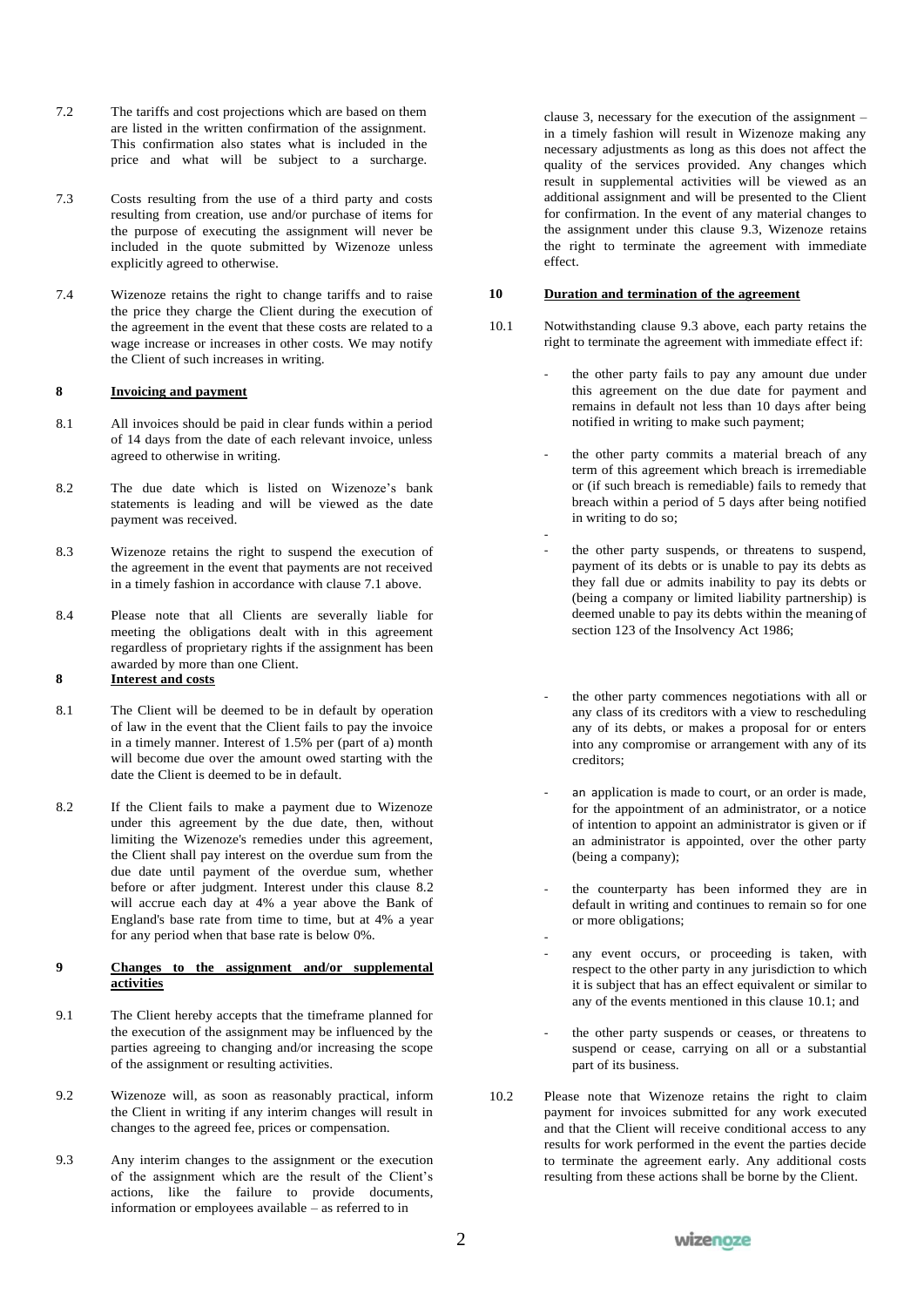10.3 The parties' rights and obligations as set out in clause 12 (Confidentiality) and clause 14 (Liability) shall remain in full force and effect following the termination of the agreement.

# **11 Intellectual property rights**

- 11.1 Wizenoze will retain all ownership of intellectual<br>property rights, copy rights as well as all other property rights, copy rights as well as intellectual or industrial property rights to any designs, sketches, images, drawings, models and software which are used in a quote or which are used for the execution of and realisation of the assignment(s) and/or those used for the provision of advice, in a report or which are the result of research unless explicitly agreed to otherwise in writing.
- 11.2 Wizenoze and its licensors shall retain ownership of all intellectual property rights in the deliverables produced for the Client except for the materials provided by the Client.
- 11.3 The Client will only gain access to the user rights and the authority resulting from these terms and conditions or explicitly awarded to them in another way and will not copy software, materials and reports.
- 11.4 The Client is prohibited from removing or changing any indications pertaining to the intellectual property rights, branding, trade names or other rights related to intellectual or industrial property rights from software, equipment or materials. This includes information related to the confidential nature of the software.
- 11.5 The Client warrants that the use of designs, drawings or other types of branding made available by them will not result in a breach of third-party intellectual property rights.
- 11.6 The Client shall indemnify Wizenoze in full against all liabilities, costs, expenses, damages and losses (including but not limited to any direct, indirect or consequential losses, loss of profit, loss of reputation and all interest, penalties and legal costs (calculated on a full indemnity basis) and all other reasonable professional costs and expenses) suffered or incurred by Wizenoze arising out of, or in connection with, the receipt, use or supply of the services under this agreement.

# **12 Confidentiality**

- 12.1 Subject to clause 12.3 below, Wizenoze and the Client will do everything in their power to ensure that all confidential information concerning the business, affairs, customers, clients or suppliers of the other party, received from another party which is known to be or which can be deemed to be confidential in nature will remain that way. The party receiving confidential information will only use it for the purpose for which itis intended.
- 12.2 The Client will not inform a third party of Wizenoze's methods or approach without the receipt of explicit written consent. The above is also applicable to the way in which Wizenoze issues reports as well as other information related to the agreement.
- 12.3 Each party may disclose the other party's confidential information:
	- to its employees, officers, representatives, subcontractors or advisers who need to know such information for the purposes of carrying out the party's obligations under the Contract. Each party shall ensure that its employees, officers, representatives, subcontractors or advisers to whom it discloses the other party's confidential information comply with this clause 12; and
	- as may be required by law, a court of competent jurisdiction or any governmental or regulatory authority.
- 12.4 Neither party shall use any other party's confidential information for any purpose other than to perform its obligations under this agreement.

# **13 Complaints**

- 13.1 Any complaints which arise during the execution of the assignment will only be dealt with by Wizenoze if they are immediately brought to Wizenoze's attention in writing.
- 13.2 Complaints which are related to the results of an assignment should be submitted to Wizenoze in writing within thirty days of completion on penalty of a loss of rights.
- 13.3 Complaints related to invoicing should be submitted to Wizenoze within fourteen days of the receipt of the invoice. The Client will be deemed to have accepted the invoice following this period of time.

#### **14 Liability**

- 14.1 Wizenoze can only be held liable for shortcoming related to the execution of and the realisation of the assignment to the extent that these are the result of Wizenoze's deliberate actions or gross negligence on their part or if they are the result of deliberate actions or gross negligence by a third party working on behalf of Wizenoze.
- 14.2 Damages which are the result of circumstances dealt with in clause 13.1 will result in Wizenoze being deemed liable for the maximum fee which Wizenoze has received for the activities carried out within the framework of the assignment. Assignments which span a period longer than six months and which result in a claim will have that claim limited to an amount calculated over a period spanning six months before the date that Wizenoze was deemed in default.
- 14.3 Please note that Wizenoze can only be held liable for damages which Wizenoze has taken out insurance for or for damages which are deemed covered by the branch in question or which should have been insured. The following limitations should be taken into consideration:
	- a loss of profits, regardless of their nature, will not be due compensation. Please note that the Client may take out insurance to cover these losses if desired.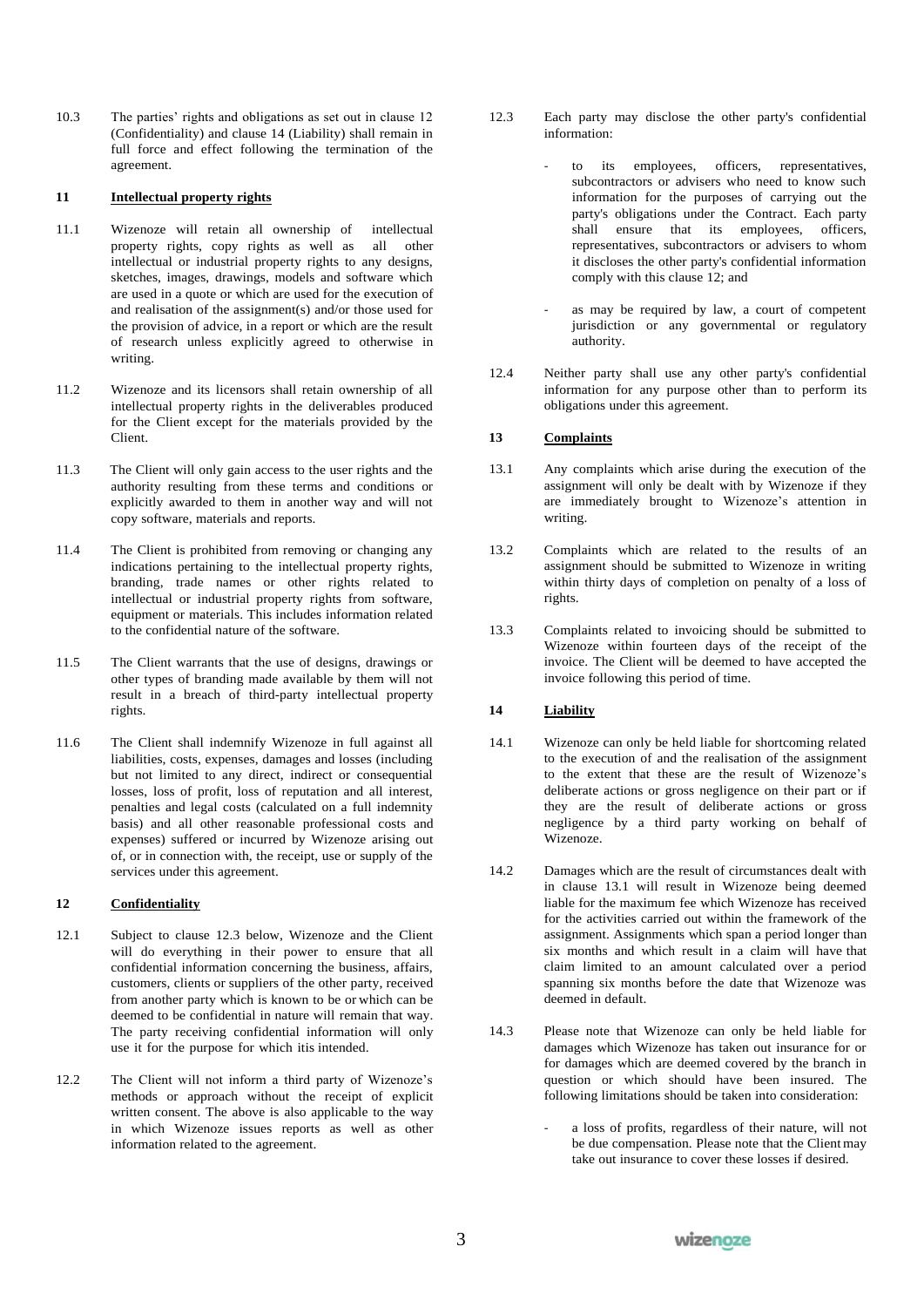- Wizenoze cannot be held liable for damages (regardless of their nature) to items (this includes movable and immovable property) which occur during the execution of the assignment. This is also true for damages to people employed by the Client or by a third party.
- 14.4 The Client hereby indemnifies Wizenoze for any claims submitted by a third party which are the result of errors made by the Client or by someone employed by the Client.
- 14.5 The Client is obliged to submit any claims which are related to this clause to Wizenoze within a period of six months of their occurrence.
- 14.6 Nothing in this Agreement shall limit or exclude either Party's liability for any matter in respect of which it would be unlawful to exclude or restrict liability.

#### **15 Force Majeure**

- 15.1 Neither party shall be in breach of this agreement nor liable for delay in performing, or failure to perform, any of its obligations under the agreement thus made if such delay or failure result from events, circumstances or causes beyond its reasonable control.
- 15.2 Any cases of force majeure which span a period of more than 90 days will result in both the Client and Wizenoze being able to terminate the agreement in writing with immediate effect. A settlement will take place which is based on that which has been achieved within the framework of the agreement and without either party being deemed liable for any costs other that the charges for the assignment, whether performed fully or partially, due to Wizenoze from the Client.

#### **16 Transfer**

Wizenoze may at any time assign, mortgage, charge, subcontract, delegate, declare a trust over or deal in any other manner with any or all of its rights under this agreement, provided that it gives prior written notice of such dealing to the Client.

#### **17 The consequences of nullity and/or voidability**

17.1 Any clauses in this agreement which are declared null and void will not affect the validity of the other clauses which make up this agreement. Please note that the parties will come together to discuss new clauses to replace the one or ones which are deemed null and void. The scope of the clauses which will be replaced will be reflected, to the extent possible, in the new ones.

## **18 Applicable law and disputes**

18.1 This agreement and any dispute or claim (including noncontractual disputes or claims) arising out of or in connection with it or its subject matter or formation shall be governed by and construed in accordance with the law of England and Wales.

- 18.2 Each party irrevocably agrees that the courts of England and Wales shall have exclusive jurisdiction to settle any dispute or claim (including non-contractual disputes or claims) arising out of or in connection with this agreement or its subject matter or formation.
- 18.3 This agreement has been entered into on the date stated at the beginning of it.
- 18.4 In performing its obligations under this agreement, each party shall comply with all applicable laws as may be applicable from time to time.

# **19 Notices**

- Any notice or other communication given to a party under or in connection with this agreement shall be in writing and shall be:
	- a) delivered by hand or by pre-paid first-class post or other next working day delivery service at its registered office or its principal place of business (in any other case); or
	- b) sent by email to the address as may be notified to either party from time to time.
- 19.2 Any notice or communication shall be deemed to have been received:
	- c) if delivered by hand, on signature of a delivery receipt or at the time the notice is left at the proper address; and
	- d) if sent by pre-paid first-class post or other next working day delivery service, at 9.00 am on the second business day after posting or at the time recorded by the delivery service; and
	- e) if sent by email, at the time of transmission, or, if this time falls outside business hours in the place of receipt, when business hours resume. In this clause business hours means 9.00am to 5.00pm Monday to Friday on a day that is not a public holiday in the place of receipt.
- 19.3 This clause does not apply to the service of any proceedings or other documents in any legal action or, where applicable, any arbitration or other method of dispute resolution.

#### **20 Changes to and the location of these terms and conditions**

- 20.1 These terms and conditions are available at https:[//www.wizenoze.com/language/en/terms-and](http://www.wizenoze.com/language/en/terms-and-)conditions/
- 20.2 Wizenoze shall have the right to make changes to these terms and conditions at its sole discretion. Any changes will come into effect at the time which has been notified to the Client in writing. Wizenoze shall present the Client with a copy of the new terms and conditions. In the event the Client does not agree to the new terms and conditions, it should promptly notify Wizenoze in writing.

# **21 Waiver**

21.1 A waiver of any right or remedy under this agreement or by law is only effective if given in writing and shall not be deemed a waiver of any subsequent right or remedy.